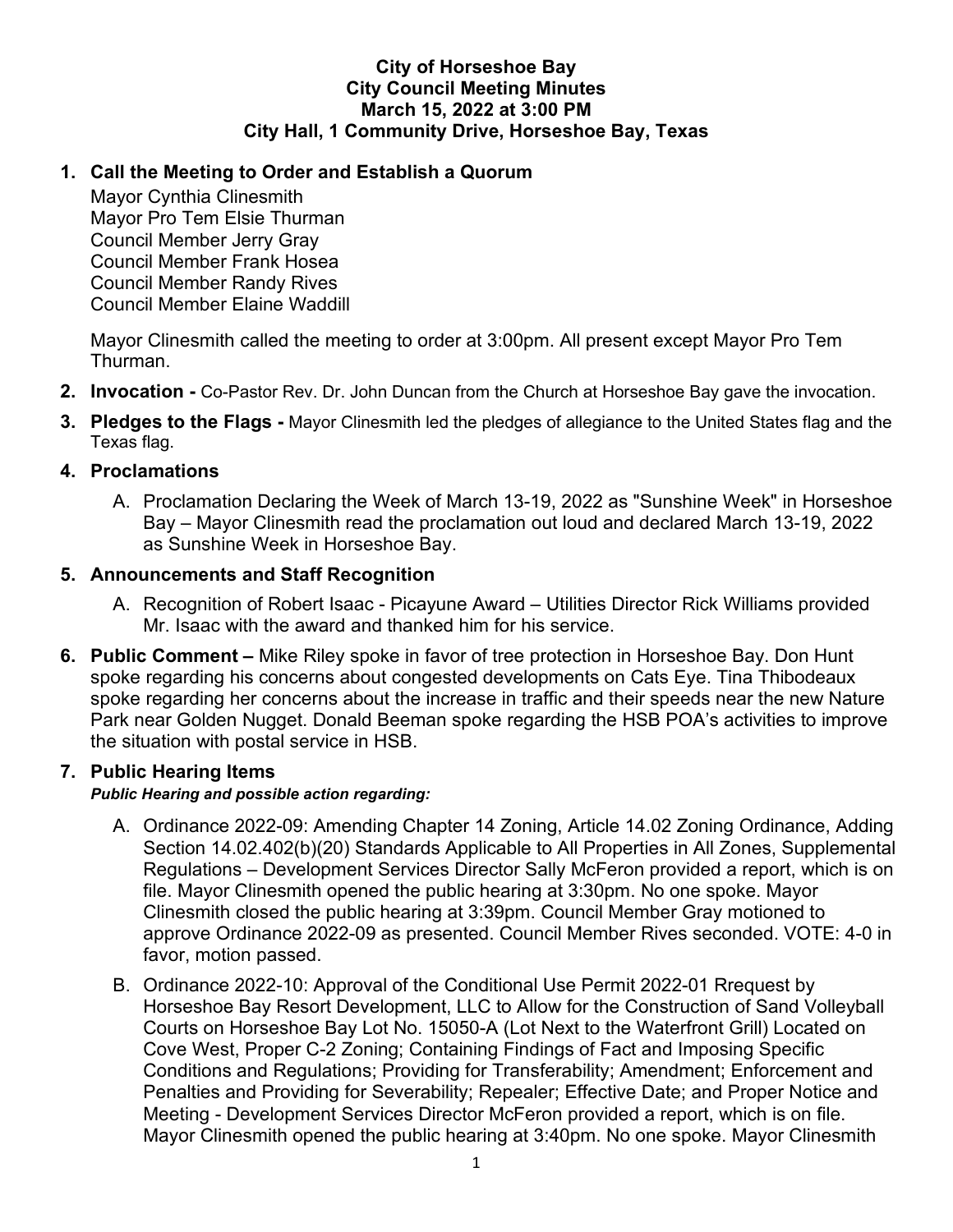closed the public hearing at 3:45pm. Council Member Rives motioned to approve Ordinance 2022-10 as presented. Council Member Gray seconded. VOTE: 4-0 in favor, motion passed.

# **8. Business**

#### *Discuss, Consider, and Possibly Take Action Regarding:*

- A. Ordinance 2022-08: Approving and Adopting Amendments to the General Fund and Capital Projects Fund Budgets for the Fiscal Year Beginning October 1, 2021 and Ending September 30, 2022 – Finance Director Margie Cardenas provided a report, which is on file. Council Member Rives motioned to approve Ordinance 2022-08 as presented. Council Member Waddill seconded. VOTE: 4-0 in favor, motion passed.
- B. Request for a Third Building Permit Extension for the Property Located at 312 Matern Court, *Nash Companies, Applicant* - Development Services Director Sally McFeron provided a report, which is on file. The applicant has requested this item be pulled from consideration as it is no longer necessary. No action taken.
- C. City Center Update City Manager Jeff Koska provided an update. No action taken.
- D. Award Salary Survey Consulting Services Agreement Human Resources Director Vicki Briggs provided a report, which is on file. Council Member Waddill motioned to approve an agreement with Austin Peters Group as presented in the amount of \$15,580.00. Council Member Hosea seconded. VOTE: 4-0 in favor, motion passed.
- E. Interlocal Agreement with Llano County for ARPA Broadband Infrastructure Funding City Manager Koska provided a report, which is on file. Council Member Hosea motioned to approve the interlocal agreement with a minor amendment as stated by the City Attorney to reflect the city as home rule rather than general law as presented. Council Member Rives seconded. VOTE: 4-0 in favor, motion passed. Mayor Clinesmith thanked Llano County for their cooperation in this effort.

# **9. Consent Agenda**

# *All consent items are considered to be routine and will be enacted by one motion and vote.*

- A. Approval of the February 15, 2022 City Council Meeting Minutes
- B. Approval of an Interlocal Agreement for Security Patrols between the City of Horseshoe Bay and the Lower Colorado River Authority (LCRA)
- C. Approval of Resolution 2022-08: Declaring Various Utilities Department Equipment to be Surplus Property and Authorizing the City Manager to Dispose of Such Property in a Manner Which is Beneficial to the City
- D. Approval of Ordinance 2022-05: Amending Chapter 3 Building Regulations, Article 3.09 Tree Protection, Section 3.09.002 Definitions, Section 3.09.003 Prohibited Trees, Section 3.09.004 Tree Survey, Section 3.09.006 Tree Removal, Providing for Findings of Fact, Repealer, Severability, Effective Date, and Proper Notice and Meeting

Council Member Waddill motioned to approve all consent items as presented. Council Member Gray seconded. VOTE: 4-0 in favor, motion passed.

# **10. Monthly Departmental Reports**

# *Informational reports only; no action to be taken.*

 A. Finance, City Secretary, IT, Human Resources, Development Services, Fire, Police, Public Works, Utilities